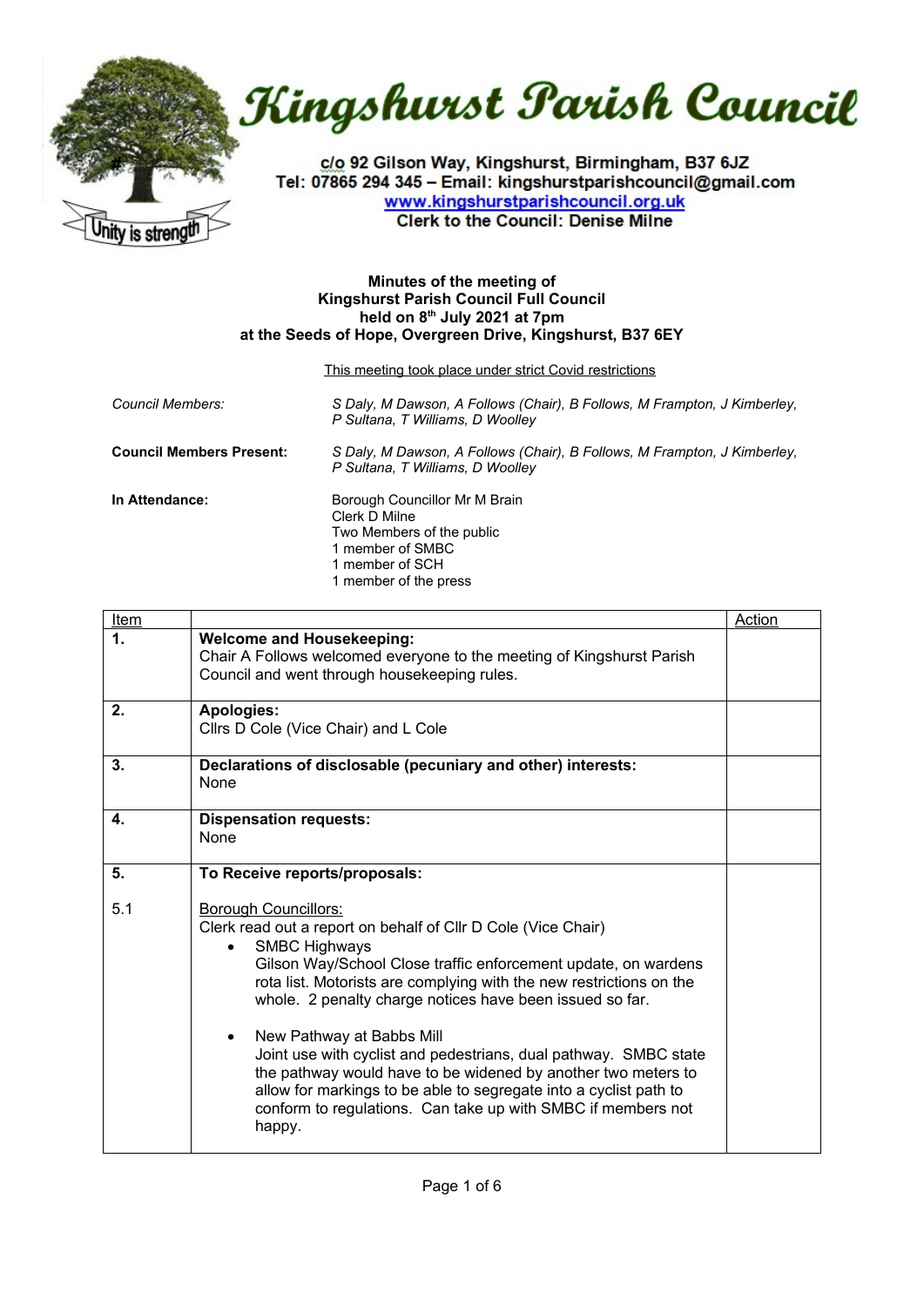| 5.2 | • Pharmacy/Post Office:<br>Work is ongoing fitting out the new facility, running two weeks<br>behind schedule. Expected to be completed at the end of<br>August/beginning of September.<br><b>Christmas Tree</b><br>$\bullet$<br>Has a meeting with SMBC's electrician to discuss the siting of<br>KPC's Christmas tree. To report to full council with proposals.                     |  |
|-----|----------------------------------------------------------------------------------------------------------------------------------------------------------------------------------------------------------------------------------------------------------------------------------------------------------------------------------------------------------------------------------------|--|
| 5.3 | <b>West Midlands Police</b><br>Not in attendance. No reports received.                                                                                                                                                                                                                                                                                                                 |  |
|     | <b>SMBC/SCH Community Facilities</b><br>Talks about temporarily moving the Co-op to the Youth Centre.                                                                                                                                                                                                                                                                                  |  |
|     | Discussions about using the Library more and keeping opening<br>hours open longer by opening the door between the Library and the<br>Youth Centre. Open to discussions. Would like to open ASAP and<br>use this temporary space and shared health and community space.                                                                                                                 |  |
|     | Advised there are plenty of community facilities in the area<br>$\bullet$<br>compared to other areas. Discussions with the community has<br>taken place and there is a need for a community space, a cafe and<br>GP/Health services. SMBC has advised our current community<br>space is big so how do we get them to use this space jointly?                                           |  |
|     | The decant of the Pharmacy/Post Office and Opticians should take<br>$\bullet$<br>place by August or September. Clerk to invite Andy Duke and Lisa<br>Whitton to the next meeting to give a presentation.                                                                                                                                                                               |  |
|     | A temporary room may be made available for the Clerk to use in<br>the Library. The current two person rule policy for staff at the<br>Library will mean that they may only need one person on duty<br>when the Clerk is in the office. Community groups may also be<br>able to open the Library, so it may open 6 days a week. A shared<br>community space with the Library within it. |  |
|     | Response to Fly Tipping Letter<br>SMBC state they have not been doing enough preventative<br>resources and not putting enough into action. Covid has made fly<br>tipping worse with people eating and drinking outside more. Now<br>more effectively addressing fly tipping and revising the<br>environmental crime strategy. Having a more strategic approach<br>across the council.  |  |
|     | Signage has been ordered, no dog fouling, no littering and has<br>been put on lampposts and on hotspots.                                                                                                                                                                                                                                                                               |  |
|     | Increased resources to take fly tipping cases to fixed penalty notice<br>or prosecution as from October.                                                                                                                                                                                                                                                                               |  |
|     | Parking enforcement contract is under review, to include the<br>requirement for patrolling officers to service and enforce litter and<br>fixed penalty notices.                                                                                                                                                                                                                        |  |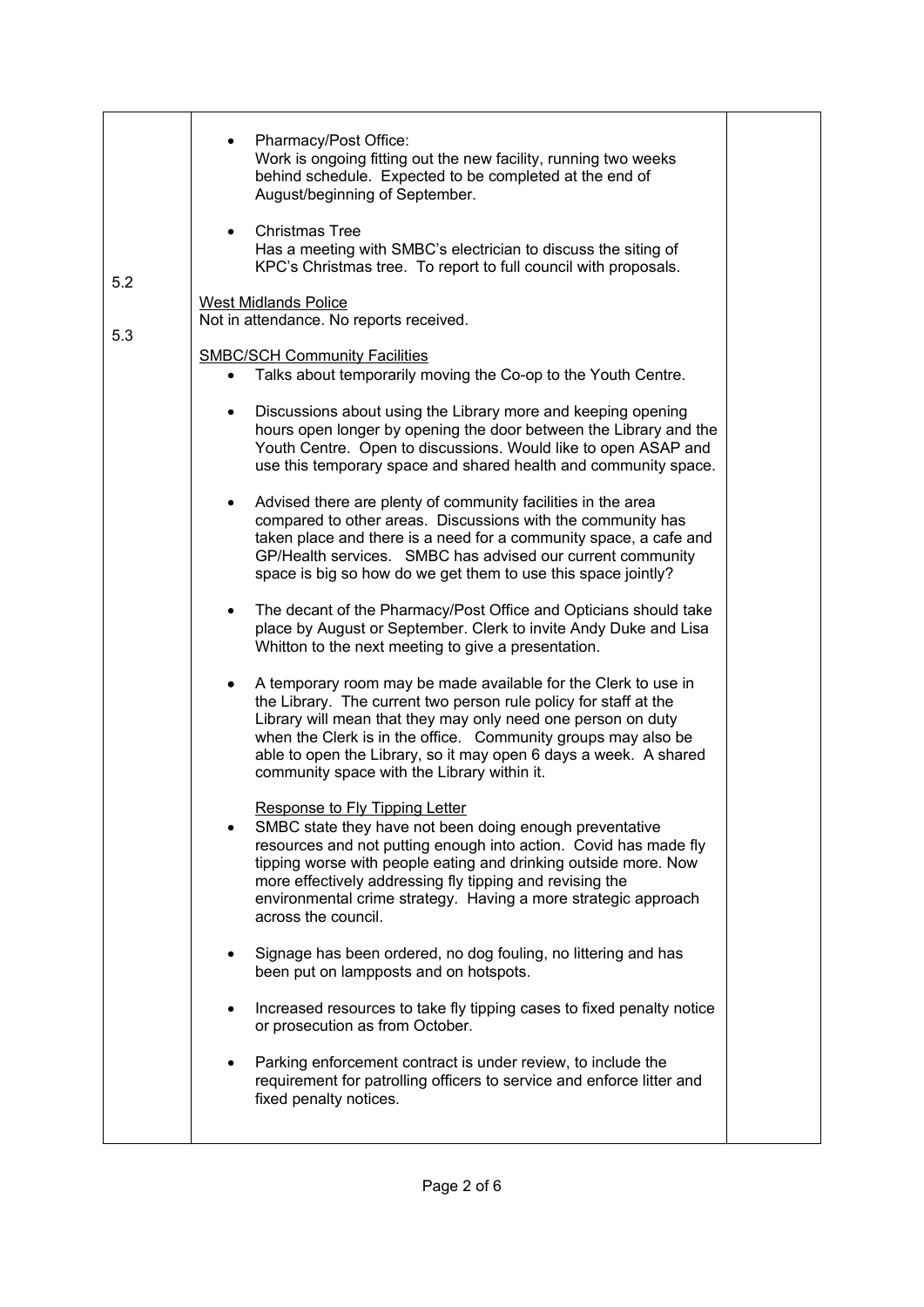|     | SCH Engagement Officer has been supporting litter picking<br>volunteer groups, linking together and educating schools. SMBC<br>have been engaging with Birmingham City Council to compare with<br>the way they do things so they can improve.                                                                           |                     |
|-----|-------------------------------------------------------------------------------------------------------------------------------------------------------------------------------------------------------------------------------------------------------------------------------------------------------------------------|---------------------|
| 6.  | <b>Public Participation</b>                                                                                                                                                                                                                                                                                             |                     |
|     | A resident has expressed concern over the trees in Babbs Mill, and<br>has asked why good trees have been cut down and dead trees<br>have been left up. The felled trees are then left on top of each<br>other to rot.                                                                                                   |                     |
|     | Also we have had a nice new path laid but on the other side of the<br>$\bullet$<br>river and lake its like "no man's land" the bushes and brambles are<br>really overgrown, making the path so narrow, he could hardly get<br>his grandchild and pushchair down the path.                                               |                     |
|     | Would also like to report that the algae in the lake is that bad that it<br>is strangling chicks and they are drowning because of it, and it<br>goes down very deep. He thought the two inlets/reed beds were<br>for the purpose of filtering the algae out of the lake, which is<br>suffocating the fish and wildlife. |                     |
|     | Grass cutters have cut the grass on Babbs Mill but the grass<br>cuttings are not collected and are strewn across the new paths,<br>making it a slipping hazard.                                                                                                                                                         |                     |
|     | Resident would like to arrange a meeting with SMBC. Clerk to<br>arrange.                                                                                                                                                                                                                                                | <b>Clerk</b>        |
| 7.  | Minutes of the last Full Council meeting:                                                                                                                                                                                                                                                                               |                     |
|     | Resolved: that the minutes of the last Full Council meeting held on 10 <sup>th</sup><br>June 2021 be approved and signed by the Chair as a correct record.                                                                                                                                                              |                     |
| 8.  | Matters arising from the last meeting:                                                                                                                                                                                                                                                                                  |                     |
| 8.1 | Remembrance tree bench update<br>Clerk has ordered the hexagon bench and plaque.                                                                                                                                                                                                                                        |                     |
| 8.2 | Fencing repair quotes - Pavilions<br>Quote received from one contractor will need revising as it is only valid for<br>the month of June (expires monthly). One company has let us down and<br>another is due to call out tomorrow.                                                                                      | Clerk/<br><b>MF</b> |
| 8.3 | Leaking taps to allotments/ten require boxing in<br>Clerk has requested quotes from three contractors, one due to call out<br>tomorrow. Allotment holder has repaired one leaky tap and will repair the<br>other one as a temporary fix. Boxing in may not be required.                                                 | Clerk               |
|     |                                                                                                                                                                                                                                                                                                                         |                     |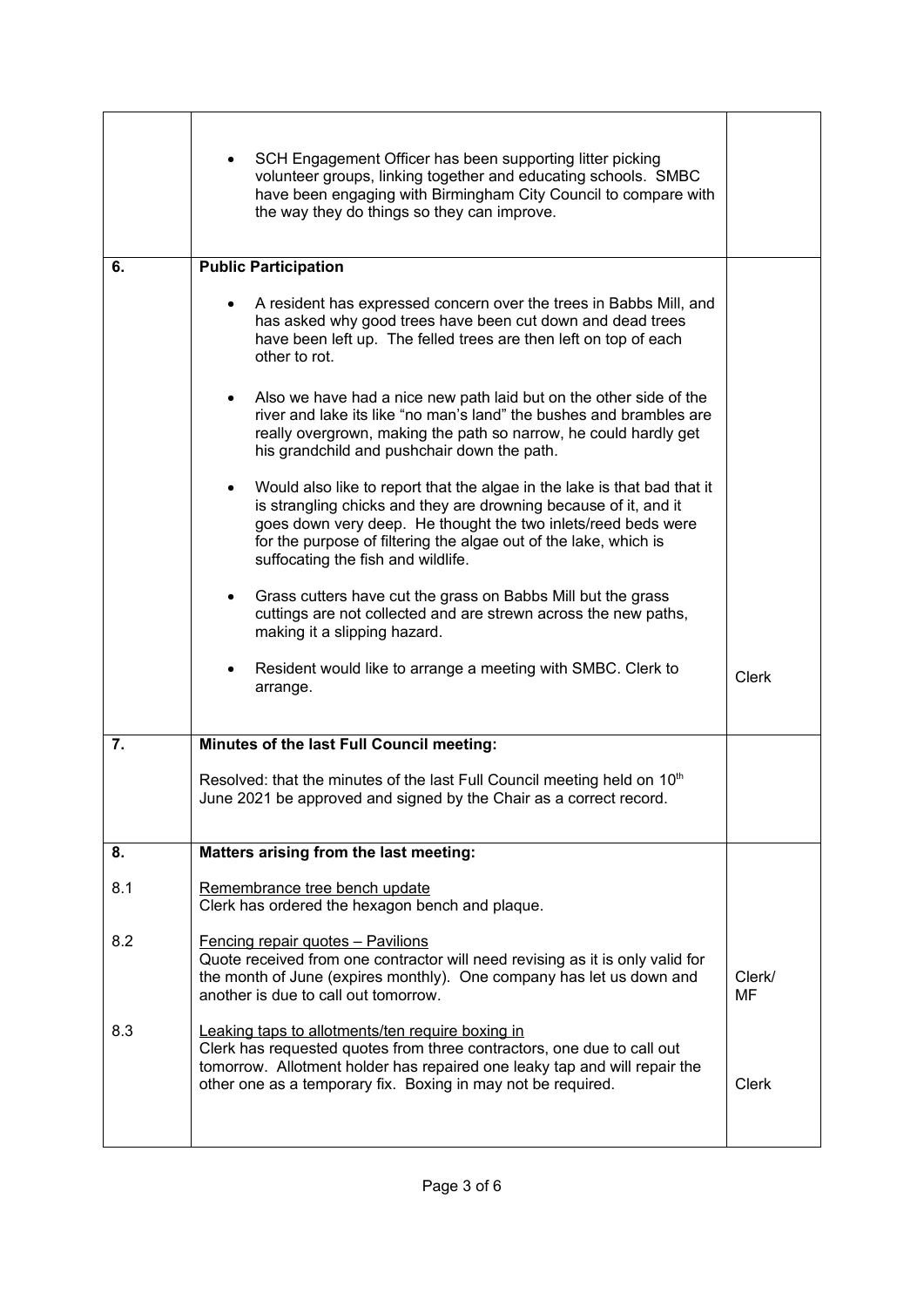| 8.4  | Lock change required to allotments gate implications<br>Allotment holders to be informed, new padlock to be ordered with 30 keys,<br>then arranged for key replacement with allotment holders.                                                                                                                                | <b>Clerk</b> |
|------|-------------------------------------------------------------------------------------------------------------------------------------------------------------------------------------------------------------------------------------------------------------------------------------------------------------------------------|--------------|
| 8.5  | Change of email domains financial implications<br>Clerk went through the options of changing members email domains<br>to .org.uk. Councillors have requested Clerk to make contact with former<br>acting Clerk with a view to reinstating original .org.uk email domains.                                                     | <b>Clerk</b> |
| 9.   | <b>Finance</b>                                                                                                                                                                                                                                                                                                                |              |
| 9.1  | To approve the payment list for July and august 2021 (Appendix A)<br>Resolved: that the payment list for July's miscalculation has been amended<br>to include the Edge and remembrance bench invoices totalling £3549.91,<br>August payment list totalling £2161.81 be approved.                                              |              |
| 9.2  | To approve RaeRose schedule 2021-2022 (Appendix B)<br>Resolved: that the 2021-2022 schedule of the allotments hedge cutter<br>RaeRose, commencing in July be approved.                                                                                                                                                        |              |
| 9.3  | Reserves Policy<br>Resolved: that the proposed reserves policy be approved.                                                                                                                                                                                                                                                   |              |
| 9.4  | <b>Kingshurst School Milk Invoice</b><br>Resolved: that the Clerk write to the three primary schools asking them to<br>provide us with accurate numbers for the children they provide daily with<br>milk. Further, than in future all invoices are sent directly to Kingshurst<br>Parish Council by the supplier for payment. | <b>Clerk</b> |
| 9.5  | <b>Metal Container for Allotments</b><br>Resolved: Cllr P Sultana to ask one of his contacts if HS2 could donate a<br>shipping container to us. Clerk to look into quotes and for removal of<br>current shipping container.                                                                                                   | <b>Clerk</b> |
| 9.6  | Arrive Alive - Charity (Appendix C)<br>Resolved: that the Clerk send a Grant Application form for the Charity to<br>complete and return to us for consideration, reminding the Charity that the<br>Council can only consider applications that cover the Kingshurst area.                                                     | <b>Clerk</b> |
| 9.7  | Internal Auditor - Approval to access accounts<br>Resolved: that the Internal Auditor has access to KPC accounting system<br>and manual accounts for 2020-2021 and approved.                                                                                                                                                  |              |
| 9.8  | Society of Local Council Clerks (JK)<br>Resolved: That the Clerk to look into membership for the Society of Local<br>Council Clerks for support in her role and approved.                                                                                                                                                     | <b>Clerk</b> |
| 10.  | Progress reports for information/action and make decisions as<br>appropriate                                                                                                                                                                                                                                                  |              |
| 10.1 | <b>Allotments and Jubilee Gardens</b>                                                                                                                                                                                                                                                                                         |              |
|      | CIIr has reported that an allotment is overgrown and will need a letter sent.                                                                                                                                                                                                                                                 | <b>Clerk</b> |
|      | Still not clear on the 5 year agreement for Jubilee Gardens. The same<br>tenancy agreement is to be used as an allotment holder. To be referred to<br>the next meeting when CIIr D Cole has more information.                                                                                                                 |              |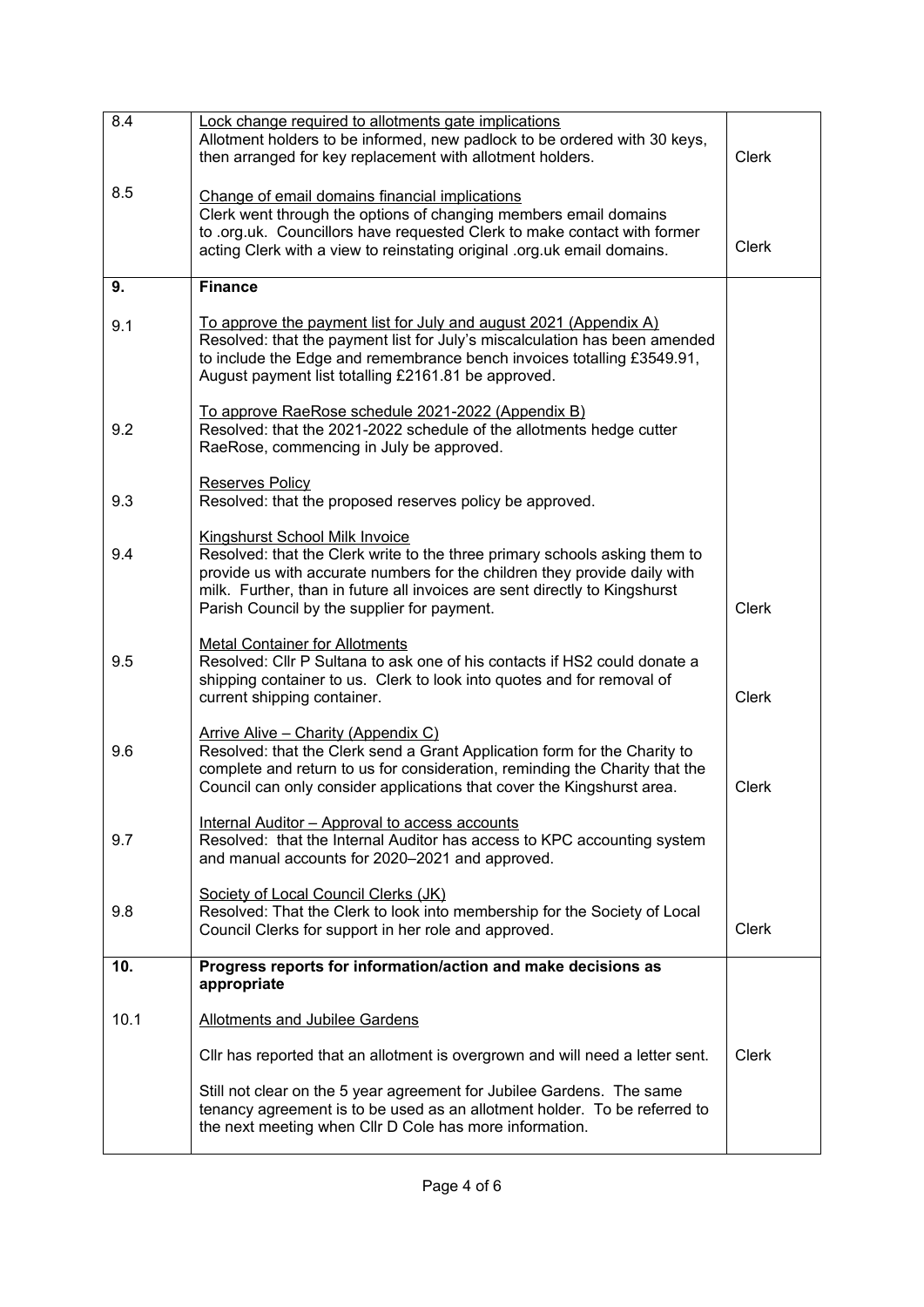| 10.2 | <b>Questionnaire for Approval</b><br>Resolved: that the resident's questionnaire for the KPC website be<br>approved.                                                                                                                                                                                                                                                          |       |
|------|-------------------------------------------------------------------------------------------------------------------------------------------------------------------------------------------------------------------------------------------------------------------------------------------------------------------------------------------------------------------------------|-------|
| 10.3 | Newsletter for approval<br>Resolved: that consideration of this matter be deferred to the next meeting<br>of the council where a final copy is to be produced.                                                                                                                                                                                                                |       |
| 10.4 | <b>Well-being Walks</b><br>Cllr P Sultana gave an update on community well-being walks he has been<br>running. These walks are for all people of all abilities and ages, everyone<br>welcome in a safe environment. Meet up every month until January and<br>have been a great success.                                                                                       |       |
| 10.5 | Cycle-Safe Scheme (PS)<br>Project ran by the Police aimed at young offenders, running people off the<br>road. Making people feel unsafe on paths as they can't hear bikes<br>approaching from behind. Takes them on a cycle safari, teaches them<br>cycle maintenance, and courtesy such as using a bell when approaching<br>pedestrians and dogs, changing their behaviours. |       |
|      | By Law cycles are not allowed to be ridden in parks, although they are<br>allowed in Babbs Mill park with notices saying cycles allowed. Our Local<br>Authority have cycle lanes in some of our parks.                                                                                                                                                                        |       |
| 10.6 | <b>Litter and Fly-Tipping Update</b><br>It is good to see SMBC is doing something about the fly tipping issues as<br>discussed in minute 5.3.                                                                                                                                                                                                                                 |       |
| 10.7 | Council and Committee Minutes (JK)<br>Resolved: to keep agenda items and minutes short and concise such as:<br>the clerk introduced a report (without going into detail), and the decision<br>made - approved.                                                                                                                                                                |       |
| 11.  | Councillors reports and items for future agenda:<br>Hedges need cutting back to the Vicarage. Two Councillors have<br>volunteered to do this themselves.                                                                                                                                                                                                                      | SD/MF |
|      | Introduced and welcomed a Reporter from Birmingham Live to members<br>who would like to positively report on any future events and issues from<br>KPC and attend future meetings when possible.                                                                                                                                                                               |       |
| 12.  | <b>Events</b>                                                                                                                                                                                                                                                                                                                                                                 |       |
| 12.1 | <b>Christmas Tree/Lights/Party</b><br>Resolved: consideration of this matter be deferred to the next meeting of<br>the Council.                                                                                                                                                                                                                                               |       |
| 12.2 | Remembrance Sunday<br>Resolved: consideration of this matter to be deferred to the next meeting of<br>the Council.                                                                                                                                                                                                                                                            |       |
| 12.3 | <b>Kingshurst Community Picnic</b><br>Resolved: Kingshurst Community Picnic and flyer be approved.                                                                                                                                                                                                                                                                            |       |
|      |                                                                                                                                                                                                                                                                                                                                                                               |       |